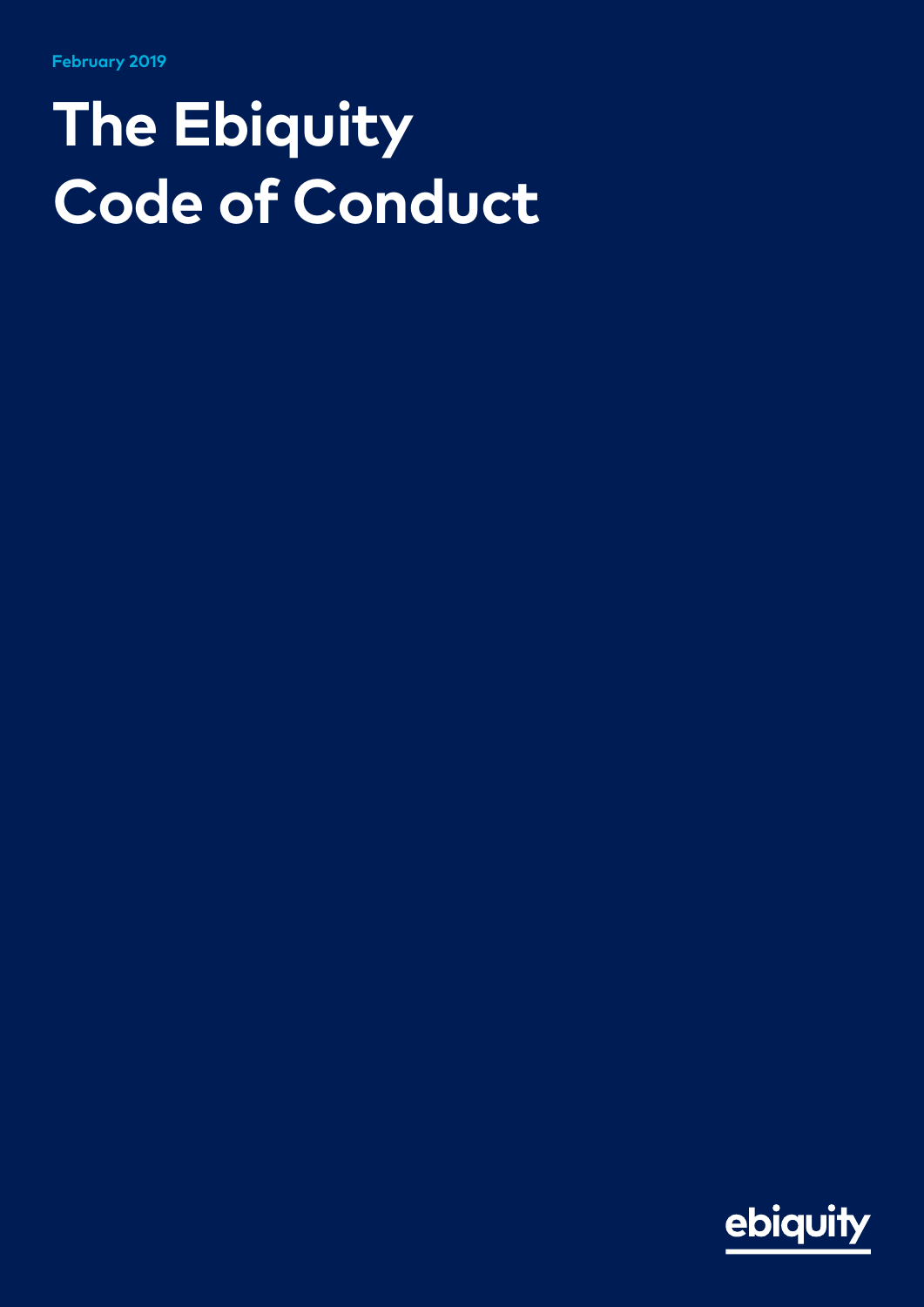## **About this Code of Conduct**

In the ever-more complex and rapidly-evolving media and marketing ecosystem, brands greatly benefit from unbiased advice from independent consultants. As one of the world's leading independent media and marketing consultancies, at Ebiquity we've published this Code of Conduct to specify the standards we strive to adhere to and to detail how we intend to work with our clients and their partners. It's our blueprint for ensuring that we create value in a way that recognises everyone's role in the marketing ecosystem. It also helps ensure that we deliver analytics and advice to consistently high standards around the world.

These principles are designed to help brands receive maximum benefit from our consulting advice across all of our services.

This Code of Conduct is based on more than 20 years advising the world's biggest brands, as well as comprehensive discussions with brands, agencies, and industry associations. It covers five principal areas: independence, remuneration, confidentiality, data processing, and ways of working. This addresses how we operate, the basis on which we are paid, the rules we apply to client and agency data, and how we work with our clients and their partners.

This is a living document and we will regularly review and revise it to reflect industry and marketplace changes. You can find the latest version on our website.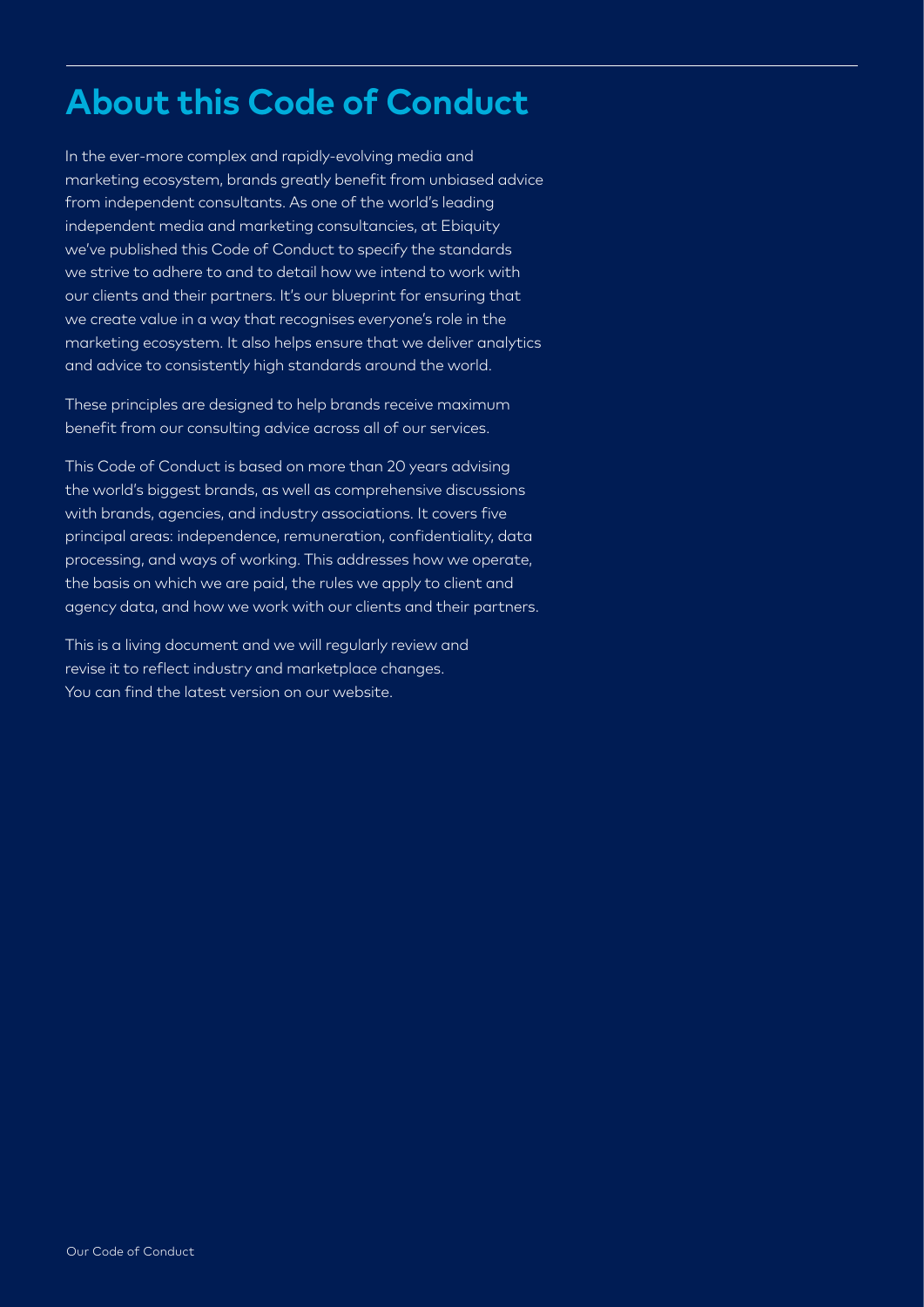## **Key principles**

| $\blacktriangleright$    | Independence           | 1. We are independent of the media supply chain                                                                  |  |
|--------------------------|------------------------|------------------------------------------------------------------------------------------------------------------|--|
|                          |                        | 2. We have no monetary relationships with our clients' media agencies                                            |  |
|                          |                        | We work primarily for brands, not media owners or agencies<br>3.                                                 |  |
|                          | <b>Remuneration</b>    | We receive revenue from the consulting services we provide to brands<br>1.                                       |  |
|                          |                        | We do not benefit from financial incentives based on cost savings<br>2.                                          |  |
|                          |                        | Our fees in the area of contract compliance<br>3.<br>reviews are not based on recoveries                         |  |
| D                        | <b>Confidentiality</b> | We ensure confidentiality of our clients' media data<br>1.<br>and enter into non-disclosure agreements           |  |
|                          |                        | We aggregate our clients' data into our media<br>2.<br>benchmarking pool on an anonymous basis                   |  |
|                          |                        | We maintain confidentiality of our clients'<br>3.<br>financial contract compliance data                          |  |
| ,                        | <b>Data handling</b>   | We regularly review our protocols in respect to<br>1.<br>how we handle our clients' media data                   |  |
|                          |                        | We aim to ensure data handling is swift, easy,<br>2.<br>and accurate for all partners                            |  |
|                          |                        | 3. We do not use pricing data collected in agency<br>selection projects for benchmarking purposes                |  |
| $\overline{\phantom{a}}$ | <b>Ways of working</b> | We strive to work with all parties in a professional<br>$\mathcal{L}$<br>manner and in a spirit of collaboration |  |
|                          |                        | We endeavour to operate timelines that are fair for all parties<br>2.                                            |  |
|                          |                        | We aim to provide meaningful explanations to our recommendations<br>3.                                           |  |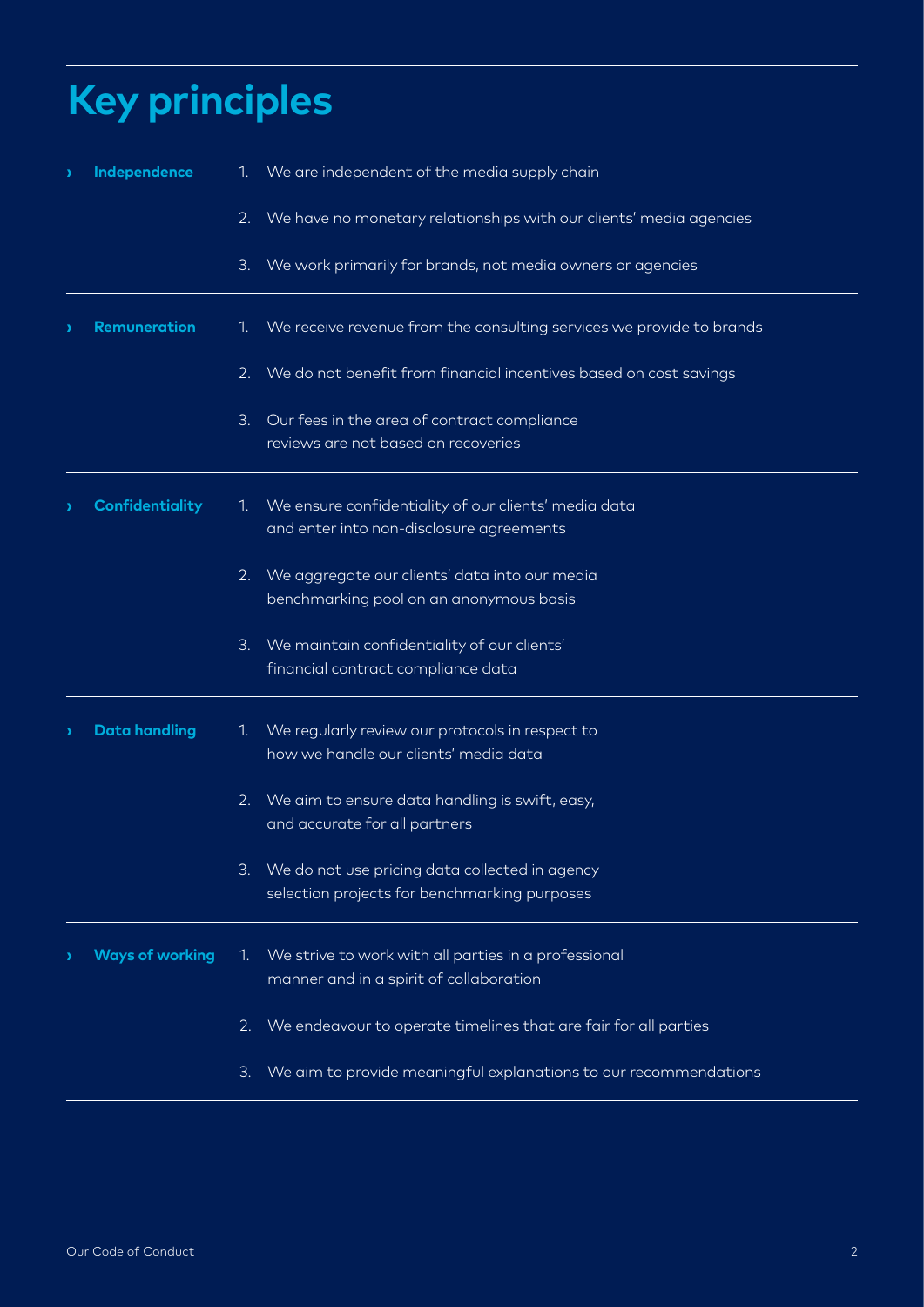### **Independence 1.**

### **We are independent of the media supply chain**

Structure: we are independent media advisors, meaning we do not offer media execution and trading services. Furthermore, we are not part of, nor do we own in whole or in part, a media agency, media owner, or an advertising trading technology business.

We have also published a [Statement of Independence](https://www.ebiquity.com/media/1822/statement-of-independence.pdf) which provides further details on how we ensure that we remain independent from the media supply chain.

#### **We have no monetary relationships with our 2. clients' media agencies**

Governance: we operate wholly independently of media agencies. While we work closely with our clients' media agencies, we are not directly associated – nor have financial relationships - with any media agency or media owner in a way that compromises our independence in the marketplace.

#### **We work primarily for brands, not media owners 3. or agencies**

Focus: we work primarily for, and entirely in the interests of, brands – and not for media owners or media agencies. Our services are tailored to helping clients optimise their media investments.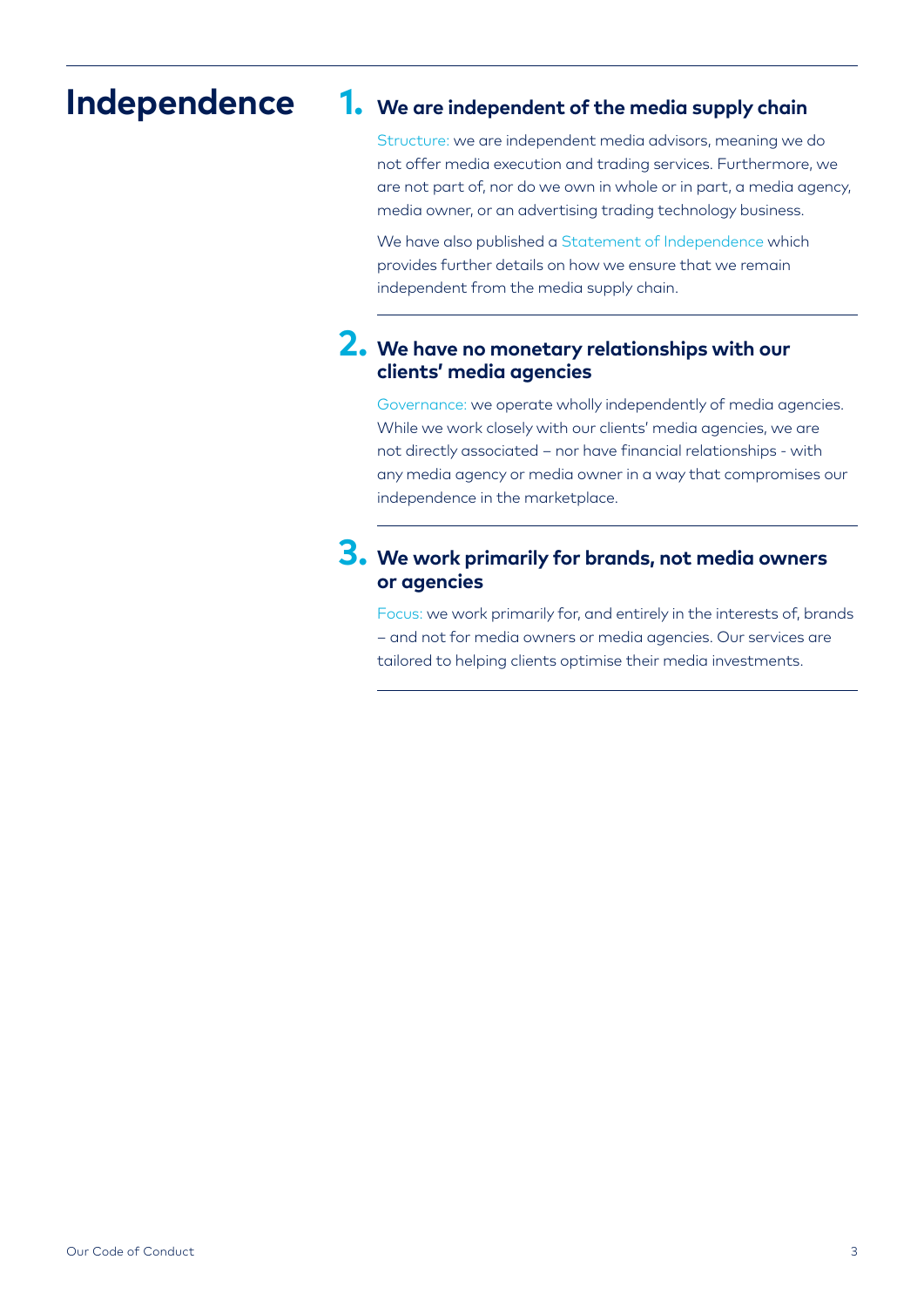## **Remuneration 1.**

#### **We receive revenue from the consulting services we provide to brands**

Income: our consultants generate revenue primarily from the advice we give to brands. In providing services that involve both brands and their media agency partners, our clients are always the brand and not the media agencies.

#### **We do not benefit from financial incentives based 2. on cost savings**

Incentives: we often demonstrate cost savings brands can achieve by optimising the efficiency and effectiveness of their media spend. But we do not receive financial incentives based on cost savings.

#### **Our fees in the area of contract compliance reviews 3. are not based on recoveries**

Fees: the fees from contract compliance reviews are not based on recoveries as a result of our projects.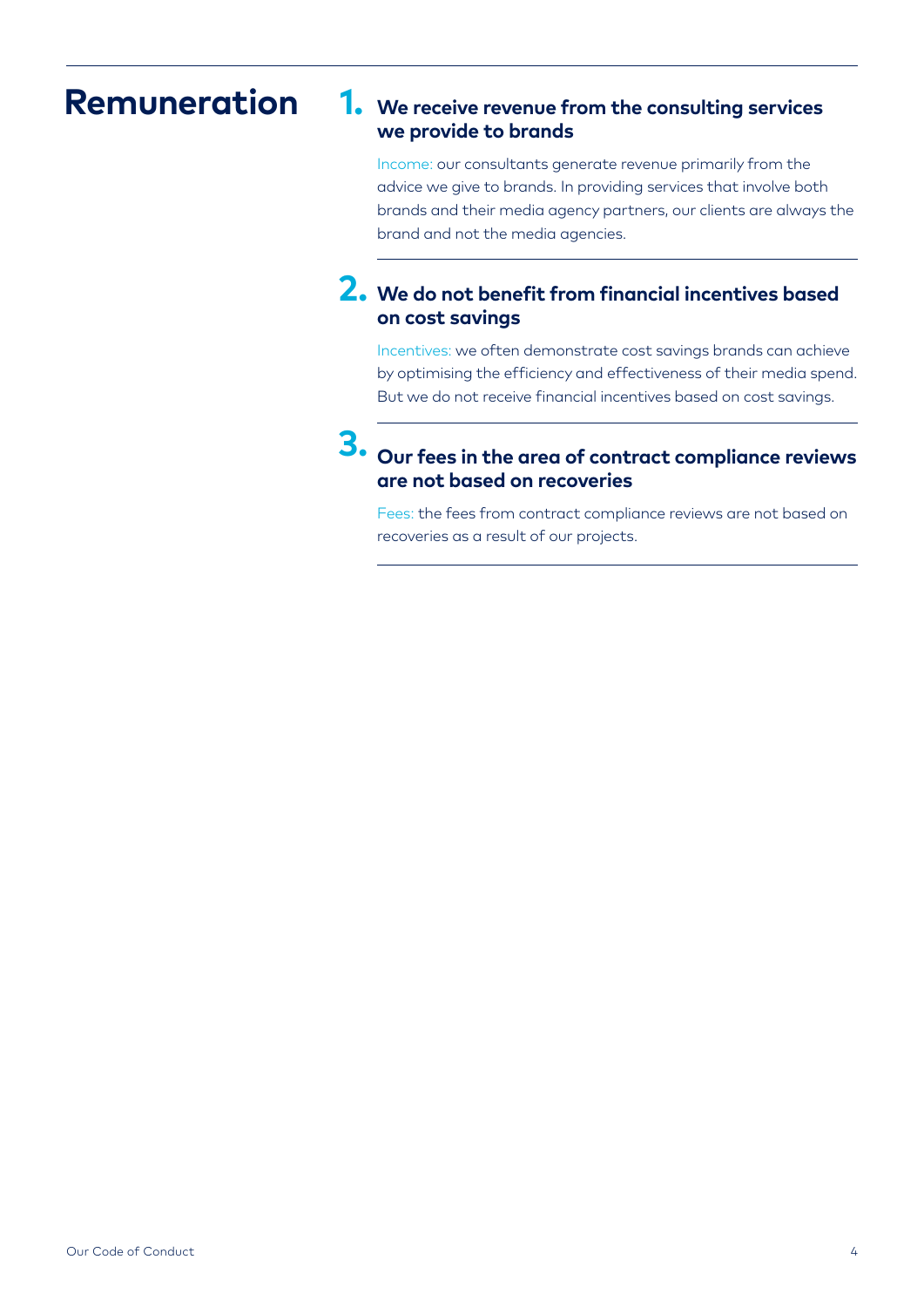#### Confidentiality 1. We ensure confidentiality of our clients' media **data and enter into non-disclosure agreements**

NDAs: Brands, agencies, and consultants should treat all media data confidentially, only using it for the purposes set out in nondisclosure agreements (NDAs). We sign NDAs with our clients and with their media agency partners. Our NDAs prevent one brand's data being shown to or used by another brand or agency. Access to client data is limited to employees who require access in order to provide Ebiquity services.

#### **We aggregate our clients' data into our media 2. benchmarking pool on an anonymous basis**

Anonymity: we aggregate a brand's data as part of our anonymous pool of data, which we use to provide clients with media performance benchmarks. During the course of client engagements, we may produce relevant statistics about the size of our pools on an aggregate basis.

#### **We maintain confidentiality of our clients' financial 3. contract compliance data**

Separation: we maintain confidentiality of our clients' contract compliance data, and don't share specific findings regarding one client with another. In cases where we conduct both media performance and contract compliance reviews, these are carried out by separate Ebiquity teams.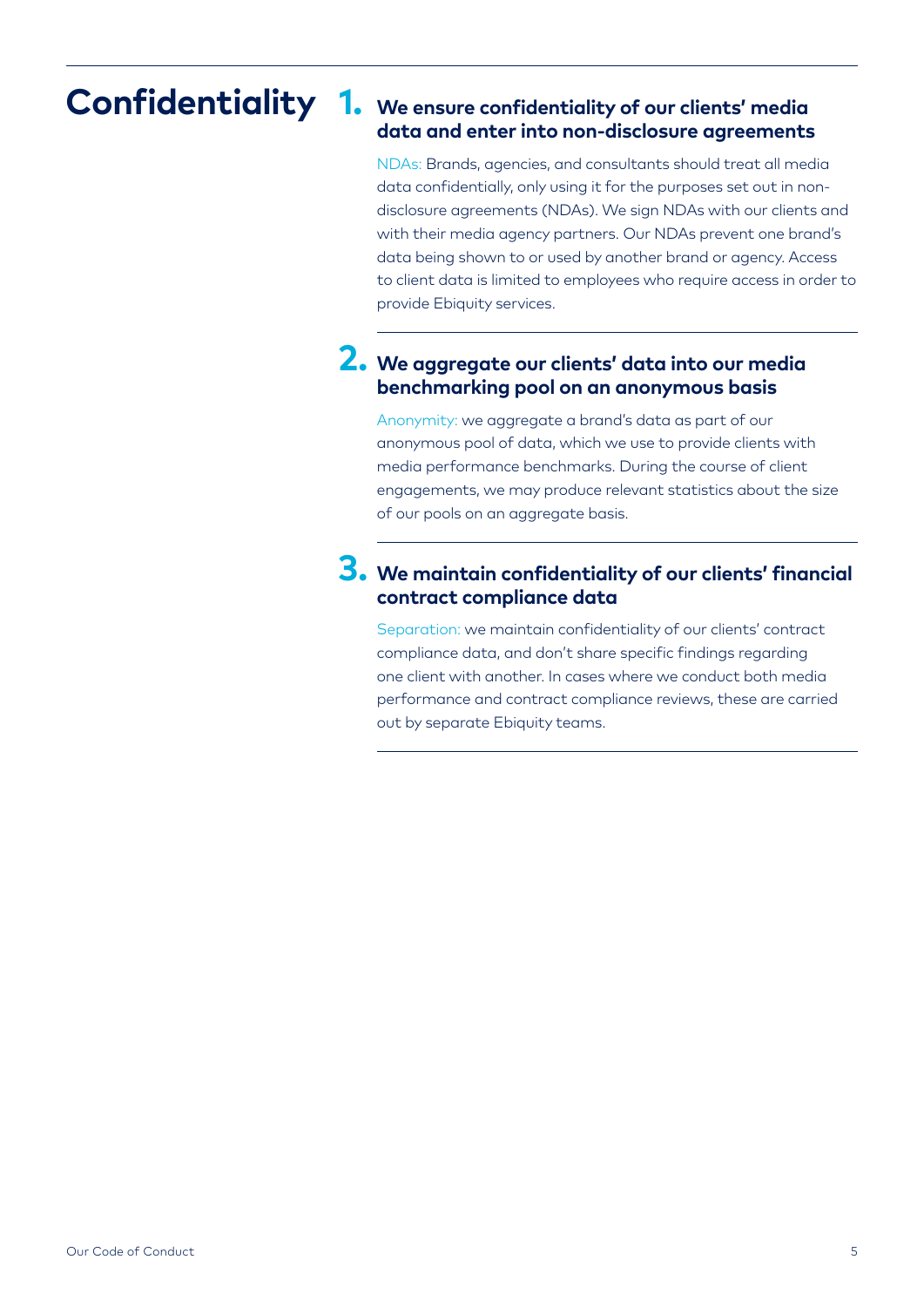## **Data handling 1.**

#### **We regularly review our protocols in respect to how we handle our clients' media data**

Security: we recognise that data security is a key concern for our clients and their media agencies, and we are continually striving to improve our data security. We recommend data is transferred via a secure interface. For this purpose, we have developed EbiquityConnectTM – a secure data transfer tool – which can be used by our clients and their media agency partners to transfer data to us.

#### **We aim to ensure data handling is swift, easy, and 2. accurate for all partners**

Collection: all parties have an interest in swift, easy, and accurate transmission of data between the agency and us. EbiquityConnectTM allows agencies to provide data in a way that minimises the demands on their resources.

#### **We do not use pricing data collected in agency 3. selection projects for benchmarking purposes**

Separation: pricing data acquired during requests for proposals as part of agency selection project will only be used for the relevant pitch and assessment exercises. We never transfer such data for use in our benchmarking pools.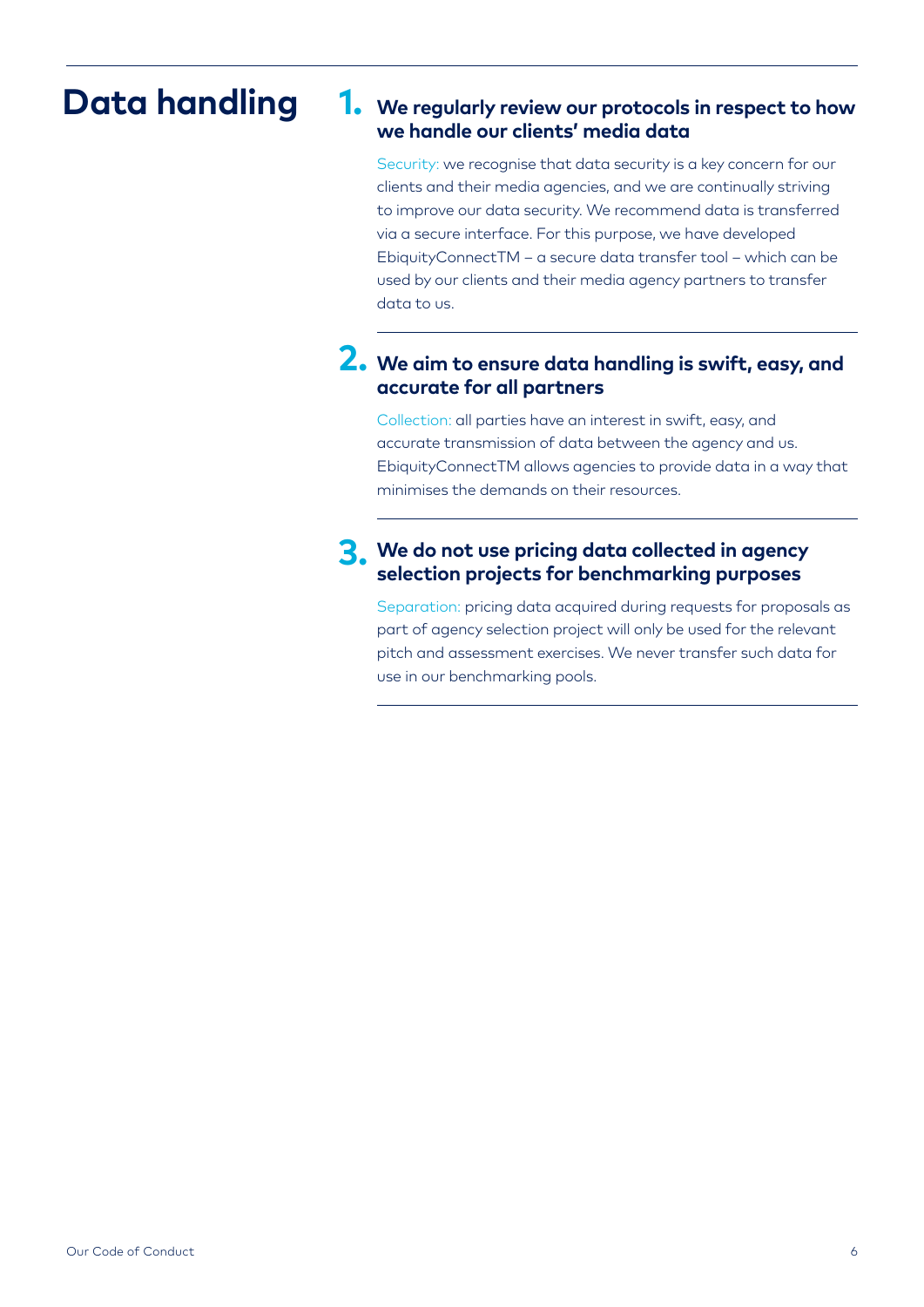## **Ways of working**

#### **We strive to work with all parties in a professional 1. manner and in a spirit of collaboration**

Standards: we recognise each party's role and value in the media ecosystem. When delivering work on behalf of brands, we strive to work with them and their partners in an objective, professional, and collaborative manner. This includes, where timelines and client consent allow, opportunities for all parties to comment on initial findings prior to presenting final project findings.

#### **We endeavour to operate timelines that are fair for 2. all parties**

Timelines: in providing our services we aim to propose and adhere to timelines that work for all parties. When responsible for managing the timeline as part of our scope of services, we strive to let all parties know of any changes to agreed timelines as early as possible.

#### **We aim to provide meaningful explanations to our 3. recommendations**

Clarity: we recognise that we have a responsibility to sufficiently explain our findings in a way that enables all parties to understand the reasons behind our recommendations. Where possible, the data we analyse is verified using third party sources in order to ensure meaningful results.